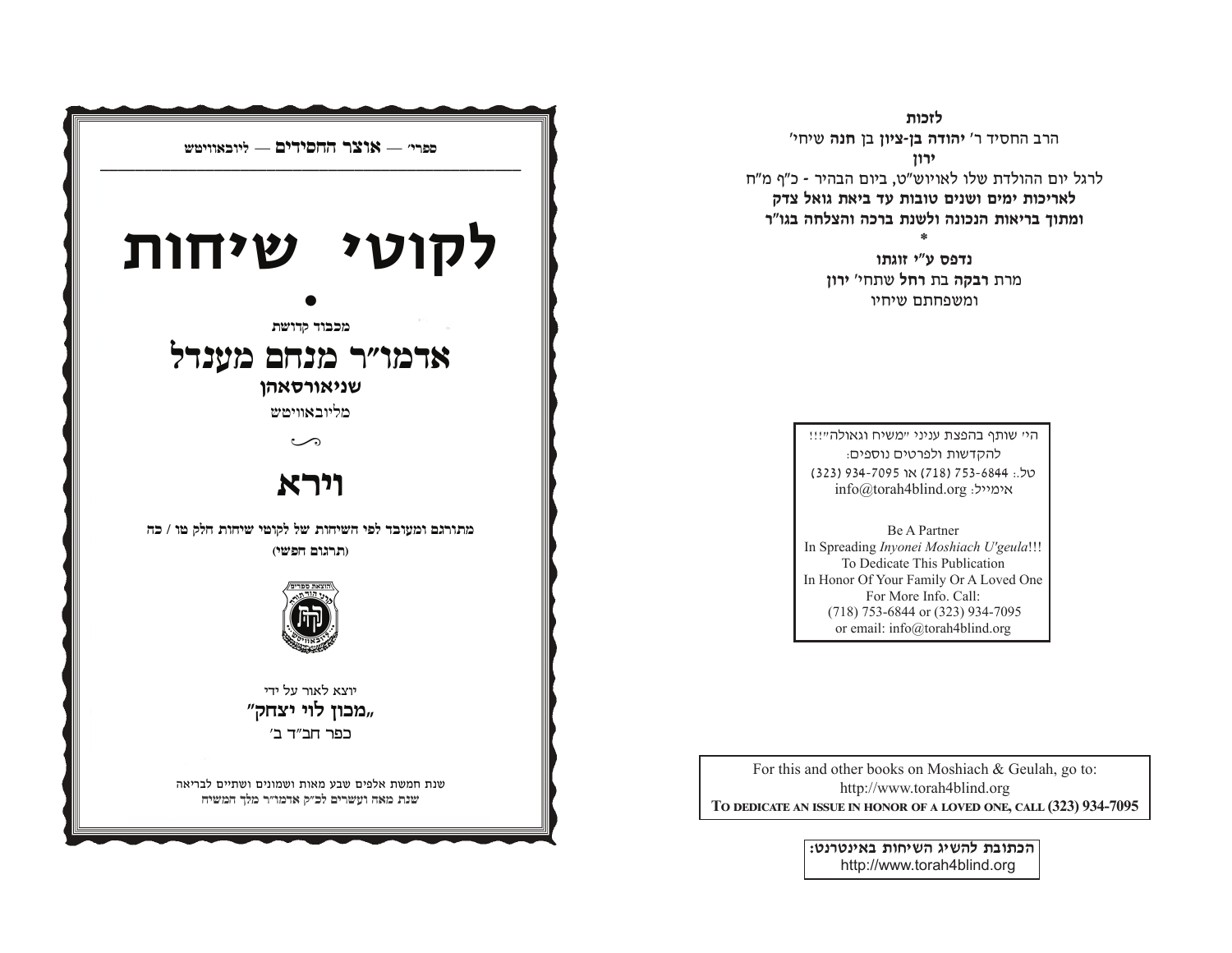## וירא

#### מדוע קורא הזהר לבאר ۰Ν שחפר אברהם - "באר יצחק"?

בזהר הקדוש נאמר<sup>1</sup>: "תלתא אינון דקיימו בסהדותא לאסהדא, ואלין אינון: באר דיצחק, גורל, ואבנא דשוי יהושע, וכו' ו-שלושה דברים קיימים לעדות ואלו הם: בארו של יצחק, הגורל ואבנו של יהושע, וכו'). באר דיצחק מנלן, (=באר יצחק מנין?) דכתיב ופרשתנו 2) בעבור תהיה לי לעדה וגו׳״.

הדברים אינם מובנים. שהרי הפסוק "בעבור תהיה לי לעדה״ נאמר על הבאר שחפר אברהם, ומדוע נקראת בזהר הקדוש "באר יצחק".

הרמ"ז מזכיר תמיהה זו<sup>3</sup> ואומר: "זה ו״בעבור תהיה לי לעדה״) אברהם אמרו, אלא הבאר שחפר (אברהם) הוא באר יצחק״4.

אר הסבר זה עצמו דורש ביאור: כיצד ייתכז לומר על הבאר שחפר אברהם שהיא ״באר "צחק"?

## ב. תשובת ה"לקוטי לוי יצחק" על שאלה זו

אבי מורי בהערותיו על גליון הזהר כותב<sup>5</sup> בנושא זה: "יחס הבאר ליצחק אם שכתוב זה באברהם, הוא מפני שבאר דאברהם סתמו פלשתים אחרי מותו, ויצחק חפרו מחדש כמ״ש6: ״וישב יצחק ויחפור כו׳ ויקרא להו שמות כשמות<sup>?</sup> אשר קרא להן אביו״<sup>8</sup>. ועיין מזה ״בתורה אור״ ריש פרשת תולדות עיין שם. לכן ייחסו ליצחק״.

לכאורה. פירושו של אבי מורי הוא ההיפר

מפירוש הרמ״ז: לפי פירוש הרמ״ז ה״באר שחפר (אברהם) הוא באר דיצחק״. הכוונה היא שהבאר היא בעיקרה בארו של יצחק, אלא שחפירת הבאר היתה ע״י אברהם. לעומת זאת משתמע מפירושו של אבי מורי ז״ל ההיפך: בעיקרה זוהי "באר דאברהם", אך כיוון שיצחק חפרה בשנית, ייחס אותה הכתוב ליצחק.

מובן, שלפי פנימיות הענין של חפירת הבארות יש מקום והסבר לשני הפירושים. צריך להבין, אם כן, במה מתבטא ההבדל ביניהם, ומדוע בחר אבי מורי לפרש את העניו באופן שונה (והפוך) מפירוש הרמ״ז (המובא פעמים רבות בחסידות<sup>9</sup>), במקום להסבירו. בסוף פירושו מפנה אבי לעיין במקום אחר<sup>10</sup>, באומרו: ו"עיין מזה ב"תורה אור" ריש פרשת תולדות, עיין שם״.

## ג. אברהם – קו החסד, יצחק – קו הגבורה

עיון במקור זה ב״תורה אור״<sup>11</sup> מגלה, כי מדובר שם על עבודותיהם השונות של אברהם ושל יצחק: עבודתו של אברהם היא עבודה בקו החסד<sup>12</sup> – הורדת השפע ממעלה למטה, ואילו עבודתו של יצחק היא עבודה בקו הגבורה<sup>12</sup> – העלאה ממטה למעלה.

לכן אנו מוצאים שלגבי אברהם נאמר<sup>13</sup> "אברהם אוהבי", ולגבי יצחק נאמר<sup>14</sup> "ופחד יצחק", שהרי אהבה נובעת ממידת החסד, ופחד (יראה), מקורו במידת הגבורה. בהתאם להבדל שביו עבודת אברהם

9) ובספרי אאמו״ר. וראה לקוטי לוי יצחק (לזח״א) ע׳ ב "ות״ל שיוונתי לדעתו הקדושה ז״ל זיע״א״.

10) ובפרט (כמדובר כמה פעמים) שההערות נכתבו בקיצור (מפני חוסר נייר וכו') ובכ"מ סמך על המבואר במק"א.

11) ובארוכה – בתו״ח ר״פ תולדות. 12) ורק שמכיון ש"כל המדות כלולות זו מזו" ו"מיוחדות זו בזו״ – גם באברהם הי׳ (בהעלם) העבודה דקו הגבורה. וכן ביצחק - העבודה דקו החסד (אגה"ק סי"ג. ובכ"מ). 13) ישעי' מא, ח. 114 ויצא לא. מר

יכול לקיים המצוה ד<sub>"</sub>ואכלת ושבעת וברכת"<sup>12</sup> לאמיתתה עד שהקב"ה יושיבנו על שולחנו להסעודה דלעתיד לבוא.

(משיחות ש"פ וירא, ח"י מר־חשון תשנ"ב)



12) עקב ח, יו״ד.



הקובצים והעלונים המחולקים בכל ליל שבת קודש כעת ניתן להשיג את חלקם ברשת האינטרנט, אצלך בבית! | האתר מנוהל ע״י הרה״ת ר׳ יוסף-יצחק הלוי שגלוב http://www.moshiach.net/blind :וכתובתו יחי אדוננו מורנו ורבינו מלך המשיח לעולם ועד!

<sup>1)</sup> ח"ג רפד, ב.

<sup>2)</sup> כא, ל.

<sup>3)</sup> הובא בניצוצי אורות לזהר שם.

<sup>4)</sup> ובאוה״ח לזהר: יצחק ששם את הבאר לעדות בינו ובין אבימלך כו׳.

<sup>5)</sup> נדפס בלקוטי לוי יצחק הערות לזהר שם (ע' תס). 6) תולדות כו, יח.

<sup>7)</sup> כ״ה בלקולוי״צ שם (מלא וא״ו). אבל בכתוב חסר וא״ו. ובתו״א ר״פ תולדות שמציין מדייק ומבאר החילוקים. 8) כפי' הרמב״ן תולדות שם, לב.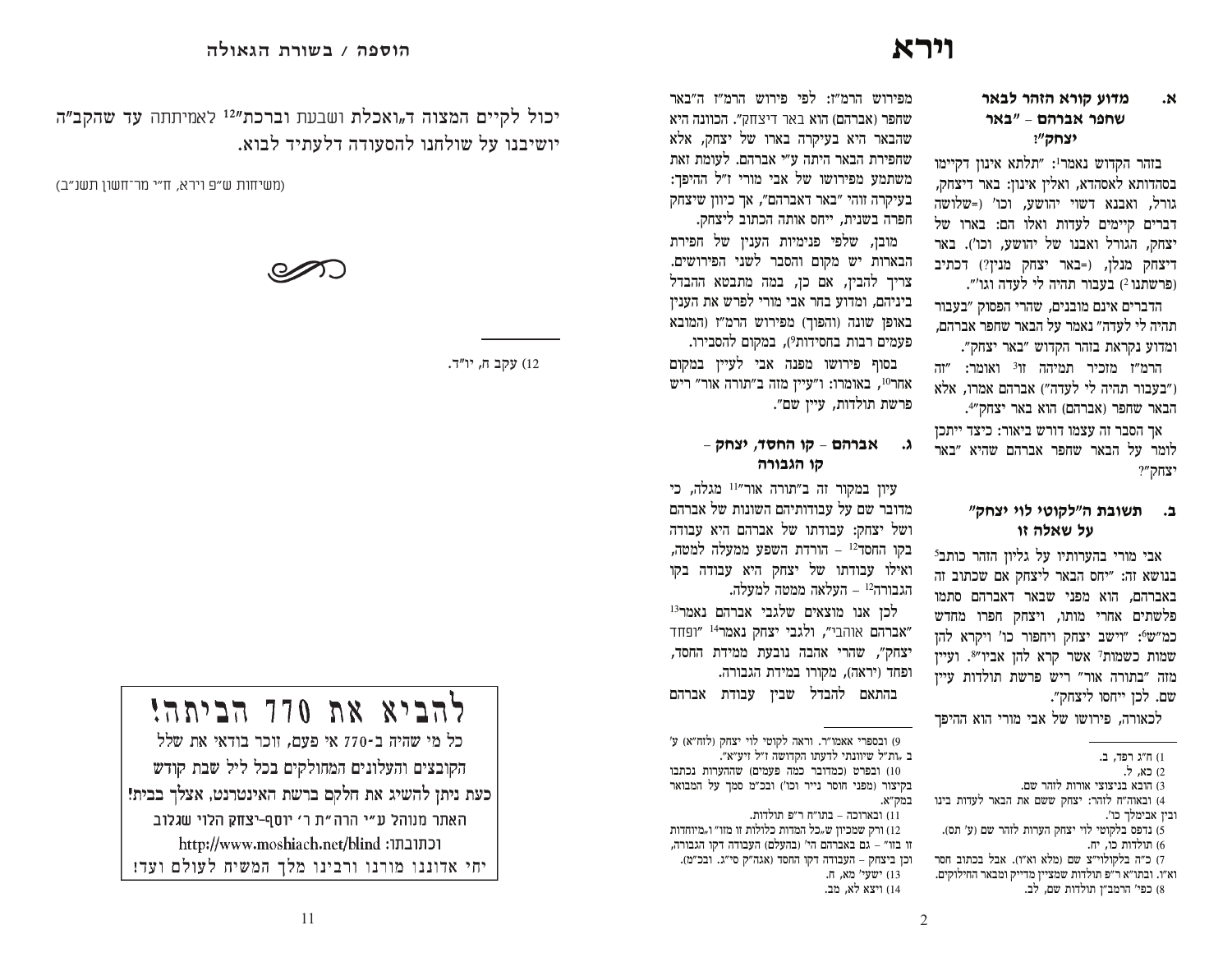התקופה השייכת למזמור צדי״ק, שסיומו וחותמו "ויהי נועם ה׳ אלקינו עלינו גו' ומעשה ידינו כוננהו", דקאי על בית המקדש דלעתיד<sup>7</sup>, "מקדש אדנ־י כוננו ידיר"<sup>8</sup>.

\*    \*    \*

ועוד והוא העיקר:

נוסף על המבואר לעיל שקיימת מציאותו של משיח בניצוץ משיח (בחי' היחידה) שבכאו"א מישראל, קיימת גם מציאותו של משיח כפשוטו  $h$ (יחידה הכללית) – כידוע ש<sub>יי</sub>בכל דור ודור נולד א׳ מזרע יהודה שהוא ראוי להיות משיח לישראל"<sup>9,</sup> "א' הראוי מצדקתו להיות גואל, ולכשיגיע הזמן יגלה אליו השי"ת וישלחו כו"<sup>10</sup>", ואילו לא היו מתערבים ענינים בלתי רצויים המונעים ומעכבים כו׳, הי׳ מתגלה ובא בפועל ממש.

וע"פ הודעת כ"ק מו"ח אדמו"ר נשיא דורנו, משיח<sup>וו</sup> שבדורנו, שכבר נסתיימו ונשלמו כל עניני העבודה ועומדים מוכנים לקבלת פני משיח צדקנו, הרי, בימינו אלו נתבטלו כל המניעות והעיכובים כו׳, וכיון שכן, ישנה (לא רק המציאות דמשיח, אלא) גם ההתגלות דמשיח, ועכשיו צריכים רק לקבל פני משיח צדקנו בפועל ממש!

וכיון שכן, מובן, שכל הענינים וכל הפעולות חדורים בעניני  $\dots$ משיח וגאולה, כולל גם באכילתו ושתייתו, שמשתוקק לסעודה דלויתן ושור הבר ויין המשומר, עד כדי כך שגם לאחרי הסעודה נשאר רעב לסעודה דלויתן ושור הבר ויין המשומר, ובמילא, טוען להקב״ה שאינו

לעבודת יצחק, מבאר אדמו״ר הזקן שם וב״תורה אור״<sup>11</sup>) את הסיבה לכר שאת הבארות שחפר אברהם – סתמו הפלשתים*,* ודווקא ע״י יצחק, נפתחו הבארות, והיא: פלשתים יכולים לסתור את קו החסד של הקדושה אך לא את קו הגבורה.

## **\OHWQG LHDQ PL]\OW F**

ההסבר לכך הוא:

פלשתים״ <mark>הוא מלשון ״מבוי</mark> המפולש״<sup>15</sup> (מבוי הפתוח משני צדדיו), וזהו מה שנאמר $^{*}$ 15 ע״י רז״ל $^{16}$  ״פלשתים ליצנים היו״, כי ליצנות נובעת ״מצד פתיחות הלב ביותר. שהוא פתוח ומפולש מכל צד״.

ענין חפירת הבארות ע"י אברהם נובע גם הוא מהתרחבות. זוהי עבודה של התרחבות מצד החסד של הקדושה – בכיוון של אהבה, תענוג ושמחה באלקות ״בהתגברות גדולה ביותר מכפי המידה", ולפיכך קיימת האפשרות של ״ויסתמום פלשתים״, כי התרחבות הקדושה מאפשרת נתינת כח ("יניקה") ל"פלשתים", שהם התרחבות של כוחות הטומאה, הסותרת לקדושה.

אלא שהיניקה וההתנגדות של ה״חיצונים״ (כוחות הטומאה) אינה יכולה להתקיים בשעה שמידתו של אברהם מאירה בגלוי בנפש האדם, כלומר בעת שהאור האלקי מאיר בגלוי באהבה ובעונג. רק כאשר האור והעונג נסתרים. יכולה התרחבות הלב להביא להוללות ולשמחה של ה״קליפה״ (הטומאה).

עובדה זו מודגשת בפסוק ״ויסתמום פלשתים אחרי מות אברהם"**. דווקא** לאחר **שנפרד ממנו** עבודת האהבה של הקדושה ("מות אברהם"),

ונשארה רק התרחבות הלב, דווקא אז יש מקום להתנגדות ״פלשתים״ (״ויסתמום פלשתים״).

לעומת זאת איז הפלשתים יכולים לסתום את בארות יצחק, כי חפירת הבארות ע״י יצחק היא עבודה של יראה ופחד דקדושה, ופלשתים שהם "לעומת זה" של חסד דקדושה, אינם יכולים לסתום את בארות יצחק, שענינם גבורה דקדושה, שהרי<sup>17</sup> "אין ביכולת כל מידה שב״לעומת זה״ (בטומאה) להיות מנוגד, רק (=אלא) למידה שכנגדו בקדושה״.

## **RLC PG[DC ]H[CD ]C PE G PH]TO PLOHNL PL]\OW ZJYL <sup>L</sup>U DH\ H[WJS\ [JCO**

לא רק את בארות יצחק לא יכלו פלשתים לסתום (כפי שהוסבר לעיל), אלא יתירה מכך: גם את הבארות של אברהם. שענינם חסד, לא יכלו פלשתים לסתום לאחר חפירתם בשנית .18על־ידי יצחק

וההסבר לכך הוא:

מידת האהבה קשורה עם הרגשת מציאות עצמית ("יש מי שאוהב"), אבל יראה (וקבלת עול) היא בבחינת התבטלות, ״ביטול המציאות״<sup>19</sup>. לכן, כאשר עבודת היהודי היא באהבה ובשמחה בלבד, הוא נמצא עדייו במצב של "ישות", הרגשת הישות העצמית, ולמרות שזוהי ישות של קדושה, הוא יכול להגיע למצב של "ישות" פשוטה, ואז הוא יכול להידרדר ממדריגת ההתרחבות דקדושה, שהוא נמצא בה בשעת התפילה, למדריגת ההתרחבות דקליפה הוללות וליצנות. אך אם העבודה מלווה – ביראה וקבלת עול, אין<sup>20</sup> ההתבטלות והיפך

<sup>7)</sup> מדרש תהלים עה״פ.

<sup>8)</sup> בשלח טו, יז.

<sup>9)</sup> פי׳ הברטנורא למגילת רות.

ראה שו״ת חת״ס חו״מ (ח״ו) בסופו (סצ״ח). וראה שד״ח פאת השדה מע׳ האל״ף כלל ( ע׳. ועוד.

<sup>11)</sup> יחידה הכללית. שמאירה ומתגלה בנשמתו של נשיא הדור. שכולל את כל נש״י שבדור (ראה ד״ה פדה בשלום בשערי תשובה לאדהאמ״צ פי״ב).

<sup>15)</sup> בכל הבא לקמן – ראה לקו"ת ואתחנן ה, א. תו"ח שם פ״ו־ז.

וראה גם תו״א סא, ג ואילך [הובא באוה״ת תולדות (תתח, א) – הגהות להמאמר שבתו״א ר״פ תולדות], ש פלשתים שבקליפה הם הלצים... הרחבת פיו כו'״, ושהתרחבות זו היא הלעו״ז של <sub>״</sub>בחי׳ התגלות השמחה בדביקות ה' בפילוש ובגלוי כו'״. ה אבוה משנה מירובין מפ"ט. משנה משנה מ 16) ע״ו יט. א.

<sup>17)</sup> כ״ה בלקו״ת שם. ובתו״ח שם (פ״ז שמצד היראה והפחד דיצחק [לֹא רק שא״א להיות ממנה יניקה לקליפת פלשתים, אלא יתירה מזו] "לא יוכל לישב במושב ליצים וישנא מאוד ההוללות״. וראה לקמן סעיף ה׳. 18) כן מפורש בתו"ח שם.

<sup>19)</sup> תו"א קיד, ד. ביאוה"ז פא, א. ובכ"מ (ראה בהמצויין בס׳ הערכים־חב״ד ח״א ע׳ רעט ואילך).

בלקו"ת שם, שהטעם ש"אין להוללות ושמחה דקליפה  $(20\,$ יכולת כלל לעמוד נגד מדת היראה והפחד דקדושה״ הוא לפי ש"אינן כלל לעומת זה של היראה״ [ושם, שגם היראה כשהיא רק לבדה, יש לה ג״כ מנגד מבחי׳ הגבורה דקליפה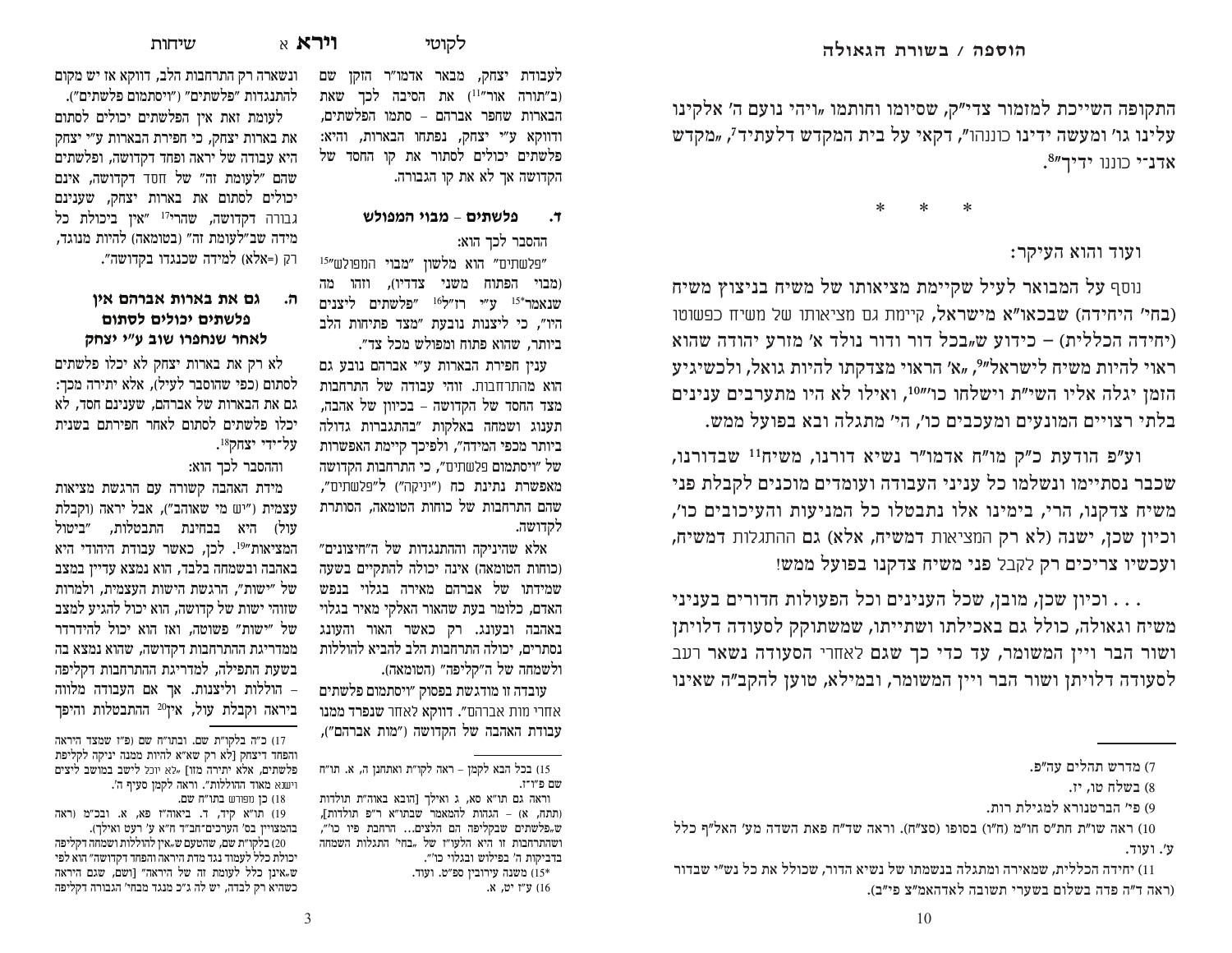הישות מאפשרים את נתינת הכח ל״חיצונים״, גם אם קיימת התרחבות של אהבה ושמחה.

לכן מובן שפלשתים לא יכלו לסתום את בארות אברהם לאחר שנחפרו בשנית ע״י יצחק. בבארות אברהם (עבודת האהבה והשמחה) נמצאת עתה גם חפירת יצחק (התבטלות, יראה וקבלת עול), דבר המונע נתינת כוח ל״חיצונים״ (כוחות הטומאה), ולכז "לא<sup>21</sup> נפסק עוד נביעתם".

## ו. לפי הסבר זה העיקר בבארות הוא עבודת אברהם

לפי ההסבר הנ״ל מובן שהבארות שחפר אברהם, למרות שהפלשתים סתמו ויצחק חפר בשנית, למרות כל זאת הז בעיקרז בארות אברהם – עבודה של אהבה ושמחה. פעולתו של יצחק (יראה וקבלת עול) נעשתה כדי לשמור על האהבה והשמחה.

לכו מפרש אבי מורי שכוונת הזהר הקדוש בביטוי "באר דיצחק" איננה שעצם הבאר היא של יצחק (כפירוש הרמ"ז), אלא שהבאר היא "באר דאברהם", ורק "ייחסו ליצחק", כיוון שעבודת אברהם מתקיימת ע״י עבודת יצחק.

#### ההסבר לפי תורת החסידות ۰. م

ההסברה בפירוש הנ"ל של הרמ"ז על־פי תורת החסידות.

ורק ע"י הצטרפות והתכללות ב' המדות דקדושה (אהבה ויראה) "אז (דוקא) לא יוכלו המנגדים שבלעומת זה לנגוע בהז״]. אבל בביאורי הזהר שם, שמצד הביטול שביראה "איז בה גם בחי' מקור להסתעפות יניקת החיצונים״. ולהעיר גם מתו״ח שם. שמצד היראה והפחד "הוא מרגיז מאד על יצה״ר… ומדחה אותו בשמאל דוחה… לבער הרע מקרבו״. ולהעיר גם מהמבואר בתו״א בשלח (סא, ד), שבכדי שמהשמחה דקדושה לא יפול בשמחה של הוללות "צריד להקדים לה היראה שהיא ראשית העבודה ועיקרה ושרשה״ – שמזה משמע, אשר זה שיראה מונעת את היניקה של בחי׳ פלשתים דקליפה היא [לא רק מצד שההוללות דקליפה אינה הלעו״ז של היראה, אלא גם] מצד המעלה המיוחדת שביראה. ולהעיר שבלקו״ת שם מציין "ועמ״ש ע״פ אלה תולדות יצחק וסד״ה ויהי בשלח פרעה כו' ולא נחם אלקים דרך ארץ פלשתים (המאמרים שבתו״א הנ״ל), ע״ש״. ואכ״מ. .<br>21) לשוו אדה"ו בתו"א ר"פ תולדות (יז, ג), והכוונה ב"נביעתם״ היא – לנביעת מי החסדים דאברהם. כמפורש בתו״ח שם פ״ו.

ענין חפירת הבארות הוא, באופן כללי, עבודה ממטה למעלה, עבודה הנובעת מקו הגבורה של יצחק – דבר המוסבר במספר מקומות22. לכן מפרש הרמ״ז שהבאר שייכת בעיקר ליצחק ("באר דיצחק"), כלומר לקו הגבורה, אך היתה כאן גם התערבות של פעולת אברהם – קו החסד.

שיחות

כמו־כז יש להוסיף: בזהר איז מדובר על הבאר כשלעצמה, אלא על הבאר כ״עדות״. לכן היא נקראת "באר יצחק" כיוון שמטרת ה״עדות״ היא להביא לקיום הדבר שעליו מעידים והעדות מבטלת את הערעורים על הדבר<sup>23</sup>), וקיומה של הבאר נגרם ע"י יצחק<sup>24</sup>.

#### התבטאות הענין בעבודת  $\cdot$ n האדם

העניו בעבודת האדם: עבודת היהודי צריכה להיות עבודה של יראה והתבטלות, אך מפני גדולת מעלתה של השמחה<sup>25</sup>, צריך להתערב בה גם קו השמחה (אבל על השמחה להיות מוסתרת. בהעלם26).

דברי אדמו"ר הזקן ב"תורה אור" (ריש פרשת תולדות) שע״י ״חפירה דיצחק לא נפסק עוד נביעתם״ (של בארות אברהם), מוכיחים שפעולת יצחק וקו הגבורה) היא בכד, שבאמצעותה התקיימו בארות אברהם – עבודה של אהבה ושמחה.

פירוש הדברים הוא, שהעבודה תהיה בקו האהבה<sup>27</sup> והשמחה כמאמר הזהר<sup>28</sup> ״לית

22) ראה תו״א שם ובתו״ח שם פ״ד, שהטעם שיצחק חפר בארות. לפי "שהוא בחי' גילוי ממטה למעלה״. ובתו״ח שם (רפ״ה. וראה תו״א שם): למה אנו מוצאים בתורה דגם אברהם איש החסד הי' עוסק ג"כ בחפירת בארות. 23) גדר עדות זו ע״פ פשוטו של מקרא ראה לקו״ש חי"ט ע' 331 ואילד. 24) עפ״ז יומתק פי' האוה״ח דלעיל הערה 4.

25) ראה רמב״ם סוף הלכות לולב. תניא פכ״ו. ועוד. 26) להעיר מלקו״ת שמע״צ (פח, ד) שבכל השנה (משא"כ ביו"ט) "השמחה גנוזה בעבודה". 27) ראה קונטרס העבודה פ"א ופ"ג.

28) כן הובא בכ״מ בדא״ח (ראה לקו״ת שלח מב, ג. ובכ״מ). ובזח״ב נה. ב: לית לי' פולחנא לקב״ה (אלא) כמה רחימותא. ובזח״ג רסז, א: "דלית לך פולחנא כמו רחימותא דקב״ה״.

# הוספה בשורת הגאולה

## $\cdot$

פעולתו של אדנ״ע ביסוד ישיבת תומכי תמימים – כמבואר בשיחתו הידועה<sup>1</sup> בענין <sub>"</sub>כל היוצא למלחמת בית דוד", שתלמידי תומכי תמימים הם "חיילי בית דוד" שיוצאים למלחמת בית דוד נגד אלו "אשר חרפו עקבות משיחך"?, ובלשון הרמב"ם בהלכות מלכים ומלחמות ומלך המשיח<sup>3</sup>: "ילחם מלחמות ה'" עד ש<sub>"</sub>נצח", כמרומז גם בהמשך הכתובים ד"אשר חרפו עקבות משיחך" - "ברוך ה' לעולם אמן ואמן"4, ש"אמז (ועאכו"כ ב"פ אמן) מורה על הנצחון במלחמה', שעי"ז נעשה ביאת וגילוי דוד מלכא משיחא בפועל ממש.

ובהדגשה יתירה בדורנו זה – דור השלישי לאדנ"ע ולתלמידיו חיילי בית דוד, שבו מסתיימת ונשלמת עבודתם של חיילי בית דוד להביא את הגאולה בפועל ממש ע״י דוד מלכא משיחא, וכדברי כ״ק מו״ח אדמו"ר נשיא דורנו בחיים חיותו בעלמא דין שכבר נסתיימה ונשלמה כל העבודה, ועומדים מוכנים לקבלת דוד מלכא משיחא, ועאכו״כ לאחרי המשך העבודה באופן ש"נתן ה' לכם לב לדעת ועינים לראות ואזנים לשמוע"'.

ובדורנו זה נמצאים כבר בשנת הצדי״ק – לאחרי סיום שנת הפ״ט, הקשורה עם מזמור הפ"ט, שסיומו וחותמו "אשר חרפו עקבות משיחך", "ברוך ה׳ לעולם אמן ואמן״, גמר הנצחון דמלחמת בית דוד, ומתחילה

<sup>1)</sup> שיחת שמח"ת תרס"א – לקו"ד ח"ד תשפז, ב ואילך. ס' השיחות תש"ב ס"ע 141 ואילך. 2) תהלים פט, נב.

ג) הפי"א.

<sup>4)</sup> שם, נג.

<sup>5)</sup> ראה נזיר בסופה. וש״נ.

<sup>6)</sup> תבוא כט, ג.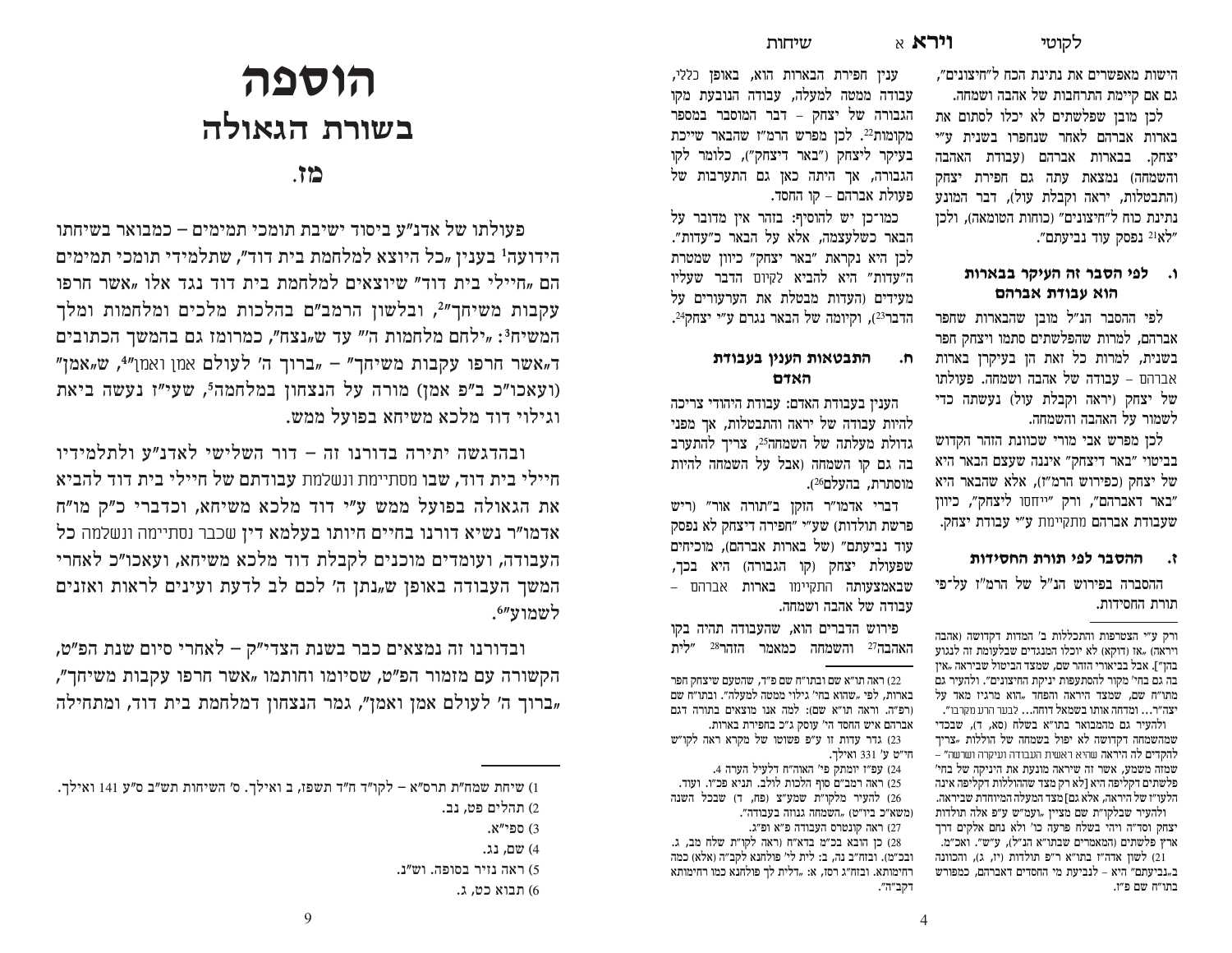לקוטי**Wלקוטי** 

הברית מגיעה לגמרי מלמעלה<sup>29</sup>.

[ובדומה לכך אצל ישמעאל אשר נימול בגיל י״ג שנה, כשכבר היה בר דעת – נמצא, שישמעאל הסכים בשכלו למול את עצמו ולהתקשר עם הקדוש־ברוך־הוא<sup>30</sup>].

פו) סוג בפ״ע (בנדו״ז) - מילה דגרות (וכללות ענין הגירות): אינו בר הכנה ולא עוד אלא אפילו עבר על כל מצות דילי' (היפך דעביד נייחא) – ניתנה לו ברית (וגרות) עולם – **אבל (מאידך גיסא) תלוי זה** אך ורק **בהחלטתו** מצ״ע

דוקא אצל יצחק, שנימול לשמונה ימים, היה גלוי כיצד הענין של ברית מילה הוא – קשר הנוצר (לא מצד האדם הנימול, נברא, אלא) לגמרי מצד הקדוש־ברוך־הוא. (משיחת אחרוו של פסח תשמ"א)

שיחות

להתגייר, כי אין כל ציווי כלל לב״נ להתגייר (משא״כ באברהם וישמעאל). ואכ״מ. וערה בארוכה לקו"ש שצויין בהערה 21.

> **]HNIO**כ״ק אדוננו מורנו ורבינו מלך המשיח sss

ויה״ר שע״י קיום הוראת

כ״ק אדמו״ר מלך המשיח (בשיחת ב׳ ניסן ה׳תשמ״ח)

להכריז **יחו,** יקויים הבטחתו הק׳,

 **CJL\Q CNOQ FHF ]CLD**  OUW] GI[NGG\

යු ගු ගු

יחי אדוננו מורנו ורבינו מלך המשיח לעולם ועד

**לקוטי וירא** א

**LDEO ZJYL ]HDLDJ C**

ממך שנמלתי לח' ימים״.

 $^{93''}$ חביב אני ממך,

הבאה.

גדול ממך במצות.

**ישמעאל בכך ש**"נימול **לשמונה ימים**" במדרש<sup>ו</sup> מסופר, כי "יצחק וישמעאל היו מדיינים זה עם זה, זה אומר אני חביב ממך שנמלתי לשלש עשרה שנה וזה אמר חביב אני

צריך להבין: העובדה ש"נמלתי לשלש עשרה שנה״ מובן בפשטות מדוע בכוחה לגרום שיהיה יותר "חביב״ (כטענת ישמעאל המובאת בהמשך המדרש<sup>2</sup>) – "שהיה ספק בידי למחות ולא מחיתי״: אר איזו יתרוז ומעלה יש בכד ש, נמלתי לח' ימים" שמשום כך טען יצחק

המפרשים<sup>4</sup> מסבירים, כי המעלה היא בכך בראשית רבה פרשתנו פנ"ה, ד. וראה הנסמן בהערה (1

ועד"ז הוא בתיב"ע ופרש"י פרשתנו כב, א. נ"א C בב״ר שם. תנחומא באבער פרשתנו מב. וראה רש״י לר סז, ז. – ובתנחומא פרשתנו (יח): וסבלתי את הצער. אבל להעיר שמאריכות הלשון בב"ר שם משמע, דמה שישמעאל סען "שהי' ספק בידי למחות כו'" הו"ע נוסף על מה שאמר לפנ"ז "שנמלתי לי"ג שנה" (ודוקא ע"ז אמר יצחק הלואי כו'"). וראה נזר הקודש הלשם לב"ר שם (ד"ה נ"א)., וי״ל שהמעלה ב"נמלתי לי״ג שנה״ היא כפשטות הלשון שהי׳ לויקום מצוה של בר חיובא (– גם קודם מ״ת, ראה  $-$ החז"ל – כולל פרש"י – עה"פ (תולדות כה, כז) ויגדלו הנערים), משא״כ יצחק שנימול לח' ימים אין שייך אצלו קיום מצוה. ולהעיר מלשון הגמרא (סנהדרין פט, ב): אני

3) ולהעיר, שבמקומות שבהערה הקודמת (תיב"ע ופרש"י (פרשתנו), סנהדרין, תנחומא, תנחומא באבער ונ״א שבב״ר) – הובאה רק טענת ישמעאל שהוא גדול מיצחק, ולא מה שאמר יצחק *"*אני חביב ממך״. 4) יפה תואר לב״ר שם. וראה יפה תואר השלם שם עוד ביאורים (בהדיוז שביז יצחק וישמעאל). ואכ״מ.

שיחות $\,$ 

פולחנא כפולחנא דרחימותא״ (=אין עבודה - השמחה צריך להקדים לה היראה״29 וקבלת בעבודת האהבה), אד כדי ש״יתקיים בו צול מלכות שמים.

(משיחת ש״פ וילד תשל״ה)

129 תו"א סא. ד.

תו"א (29  $\bigcirc$ 

# ו**ירא** ר

ש, מצוה בשעתה עדיף" – והרי מצוות מילה ומנה "לח' ימים״<sup>5</sup>.

אך עדיין אין זה *"*חלק״, כי

[נוסף לכך שהקדוש־ברוך־הוא ציוה את ישמעאל למול רק בהיותו בן י״ג, ולפיכך אין מקום לומר שחסרה לו המעלה של *"*מצוה בשעתה", שכן לגביו היתה אז (בן י"ג שנה) שעתה" של המצוה<sup>6</sup>,

ורפי שדובר פעם<sup>7</sup> מהו הטעם לכד שאברהם אבינו היה יכול למול את עצמו ביום הכפורים8, בעוד הדין הוא שמילה שלא בזמנה אינה דוחה שבת ויום־טוב<sup>9</sup> – ואברהם אבינו הרי קיים את התורה כולה עד שלא ניתנה<sup>10</sup> – כי מכיון שאז נצטווה על המילה, היתה זו אצלו מילה בזמנה),

הרי נוסף לזה]:

הענין של "מצוה בשעתה עדיף״ היא רק מעלה פרטית בקיום המצוה – זמן המצוה, ואם כן, כיצד יתכן להשוות את החביבות של קיום המצוה "בשעתה" למעלה של מילת ישמעאל<mark>,</mark>

<sup>5)</sup> לך יו, יב.

 $Z$ ביצחק ביצחק המדרש הייל המדרש כל כזה כל כזה כל כ  $\tilde{\Gamma}$ נתקיימה המצוה בשעתה כפי שנצטווה אברהם (לך שם לדורות – מורה על חביבותו בעיני ה' (ויומתק עפ״ז לשון המדרש "חביב ממך" ולא "גדול ממך" ע"ד הלשון  $E$ בהמקומות שבהערה 2). וישמעאל טען דמה שניתנה לו לי״ג שנה כשהוא בר חיובא (כנ"ל הערה 2) מורה על חביבותו. 7) לקו״ש [המתורגם] חי״ז ע׳ 134 הערה 16. 8) פרקי דר״א פכ״ט (הובא גם בתוס׳ דלקמן. בחיי לך יז, יג) – או בט״ו ניסן, היו״ט דפסח (ראה תוד״ה אלא ו"ה יא. א. וראה חדא"ג מהרש"א שם. סה"ד ב"א מז). 9) שבת קלב**,** ב.